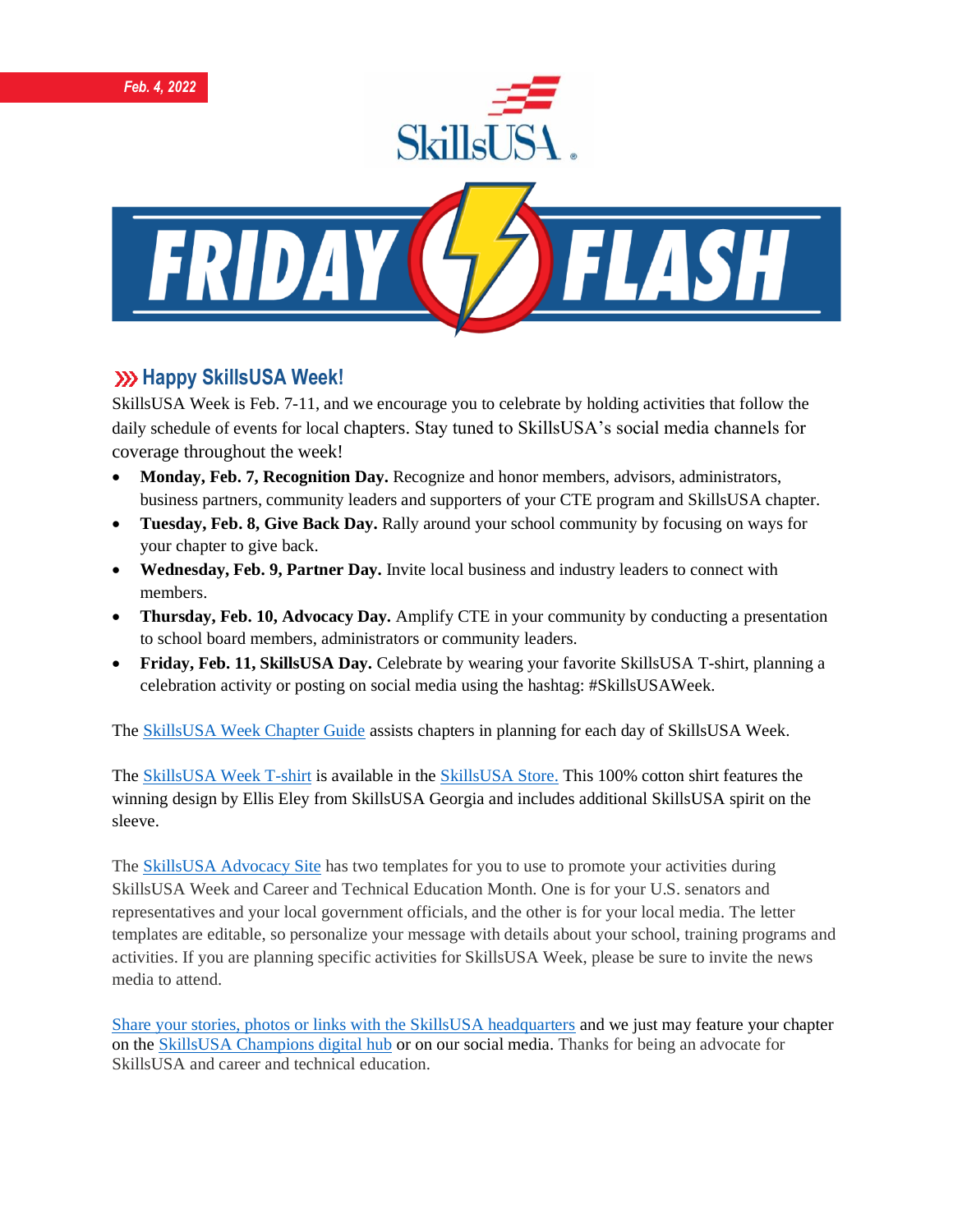### **National Membership Deadline is Approaching**

The national SkillsUSA membership deadline is **March 1**. Student members must meet both state and national deadlines to be eligible to participate in national competitions; serve as voting delegates; run for national office; participate in national programming; or apply for scholarships, awards and honors. As a benefit, professional members receive [online access to a host of powerful resources.](https://www.skillsusa.org/accordions/benefits-of-membership/) Learn how to access your professional membership benefits [in this Google doc.](https://docs.google.com/document/d/1d2EvwsmdelNzm-WK7pTGSokJTbWZXcFDOODai32SGzk/edit) If you need assistance, call the SkillsUSA Customer Care Team toll free at 844-875-4557. Phones are open from 8 a.m.-5 p.m. ET Monday, Wednesday and Friday and 11 a.m.-7 p.m. ET Tuesday and Thursday. You can also email the team at [customercare@skillsusa.org.](mailto:customercare@skillsusa.org)

### **Essential Element Videos for Your Classroom**

SkillsUSA offers an Essential Element Motion Graphic video series for students to learn about the personal, workplace and technical skills embedded in the SkillsUSA Framework. The video series is a professional member benefit and can be accessed on the [SkillsUSA Absorb](http://absorb.skillsusa.org/) platform within the



"Framework Integration Toolkit" module. Click on the "SkillsUSA Framework Essential Element Motion Graphic Videos" online course to view the series. Consider challenging your students to think further about how they use a specific Essential Element in their own lives by asking:

- How do you see this Essential Element practiced in your life (at school/work/home)?
- Provide an example of how you have practiced this Essential Element within the chapter.
- Name two ways you can intentionally practice and deepen your understanding of this Essential Element at school/work/home.

## **Lowe's Grants Awarded to SkillsUSA Chapters**

SkillsUSA has awarded grants to 43 SkillsUSA chapters in 22 states thanks to its longtime partnership with Lowe's Home Improvement. SkillsUSA and Lowe's have teamed up for over 16 years to support career and technical education classrooms across the nation. [For more information and to see what](https://www.skillsusa.org/lowes-grants-awarded-to-skillsusa-chapters/)  [SkillsUSA chapters received the grants, go here.](https://www.skillsusa.org/lowes-grants-awarded-to-skillsusa-chapters/)

## **XX** The SkillsUSA Store — A Gift from the Hartt

Show you care with a special SkillsUSA Carhartt piece this Valentine's Day. [Shop the Carhartt](https://www.skillsusastore.org/products?s%5Bkeyword%5D=Carhartt) collection to find great items, such as the signature tool roll, utility tool tote, 17" computer messenger bag and travel kit.



## **XX** Nominations for Honorary Life and Outstanding Career and Technical Educators

SkillsUSA is seeking additional nominations for SkillsUSA Honorary Life Member and Outstanding Career and Technical Educator awards. If you would like to nominate an individual for recognition at our national conference in June, please [complete the online applications here.](https://www.skillsusa.org/membership-resources/awards/) The deadline is **Feb. 15.** For questions, contac[t Laura Rauch.](mailto:lrauch@skillsusa.org)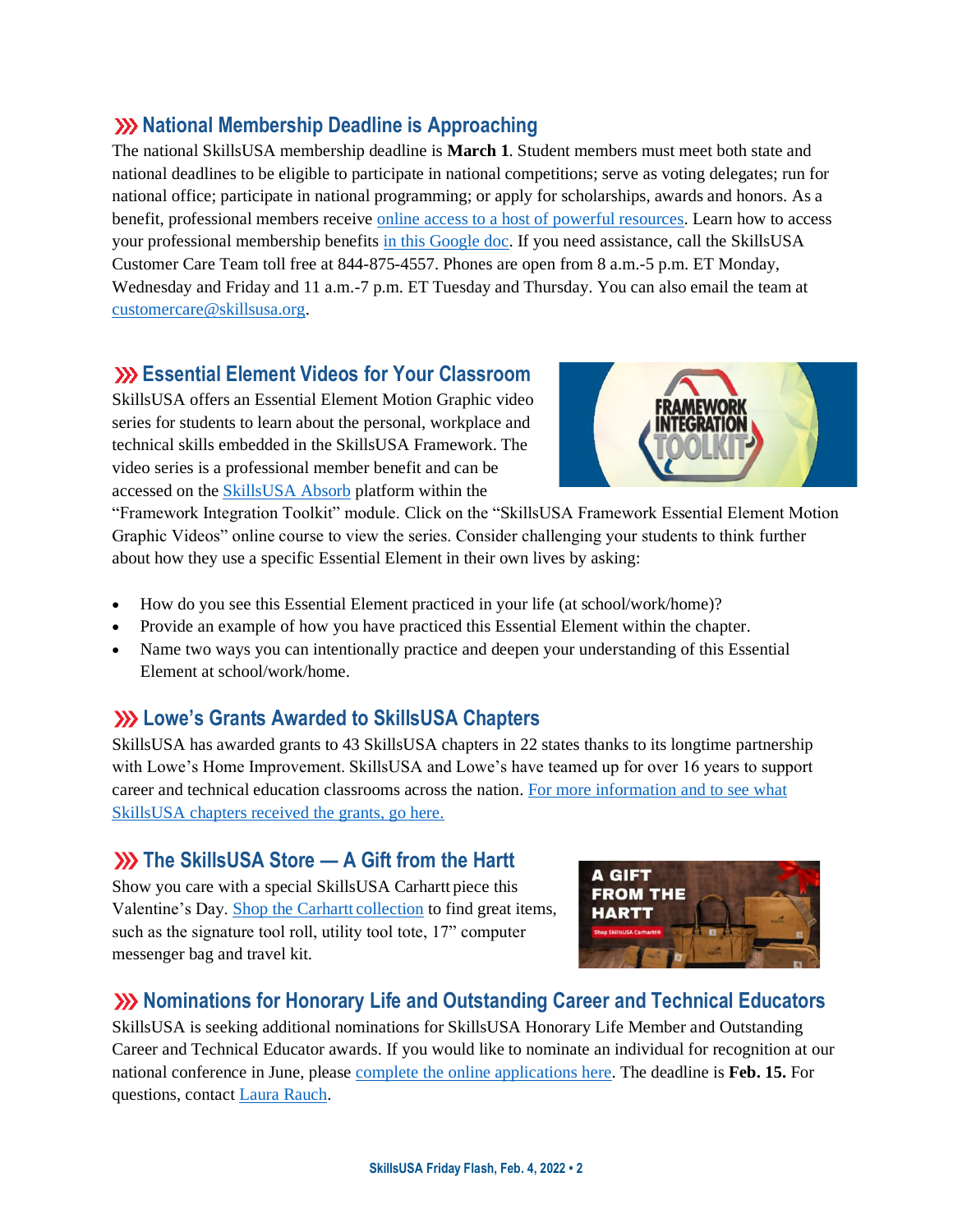### **XX New SkillsUSA National-Level Recognition Award**

The new "SkillsUSA Hall of Champions Award" recognizes individuals who have dedicated themselves at the national level to helping youth develop and embody the components of the SkillsUSA Framework. Candidates may be nominated by a state SkillsUSA director, current or past SkillsUSA board member, SkillsUSA headquarters staff member, SkillsUSA chapter, stakeholder, alumni, or other leaders in the organization. The nomination form must be accompanied by up to five letters of support demonstrating the nominee's impact on youth development within the SkillsUSA Framework[. Complete the application](https://skillsusa.wufoo.com/forms/skillsusa-hall-of-champions-award/)  [here](https://skillsusa.wufoo.com/forms/skillsusa-hall-of-champions-award/) no later than **April 1.**

#### **Upcoming Professional Development Opportunities**

Please join your fellow advisors for our upcoming SkillsUSA Professional Development sessions. Topics include the Chapter Excellence Program (CEP) for New Advisors and CEP 2.0 for experienced advisors. We will also preview the guides and our best practices series for SkillsUSA Championships coaching. [See the training calendar here.](https://www.skillsusa.org/events-training/) Completion certificates are provided for each session. [Use this Google](https://docs.google.com/document/d/1d2EvwsmdelNzm-WK7pTGSokJTbWZXcFDOODai32SGzk/edit)  [Doc](https://docs.google.com/document/d/1d2EvwsmdelNzm-WK7pTGSokJTbWZXcFDOODai32SGzk/edit) to learn how to access your professional membership benefits online. [A PDF of the 2021-22](https://www.skillsusa.org/wp-content/uploads/2021/09/SkillsUSA-2021-Professional-Development-Opportunities-v9.pdf)  [Professional Development Opportunities is available here.](https://www.skillsusa.org/wp-content/uploads/2021/09/SkillsUSA-2021-Professional-Development-Opportunities-v9.pdf) For questions, contact [Karolina Belen.](mailto:kbelen@skillsusa.org)

## **Facilitating Edible Art Expertise on "SkillsUSA Technical Fridays"**

Join us for "SkillsUSA Technical Fridays," SkillsUSA's industry-led workshops that help teachers develop specific technical skills relevant to their career fields. On Feb. 18 from 4-5 p.m. ET, the presenter is Amanda Potts, a professor of Hotel Restaurant Management and





Culinary Arts at Central Arizona College. Pott's session will focus on Garde Manger and the art of watermelon carving. Grab a watermelon, paring knife, some scotch tape and get ready to carve. She will also demonstrate techniques for carving a rose, safety and sanitation and storing to prolong the life of your finished edible art. Professional development certificates are available for attending. The cost to attend the session is \$10. [Register here.](https://skillsusa.wufoo.com/forms/love-and-logic-and-technical-fridays-registration)

# **Share Your Unique Knowledge and Skills During SkillsUSA University**

SkillsUSA is seeking presenters for the 2022 SkillsUSA University. Are you an expert in your career cluster? Do you have a skill you would like to share with teachers and students attending the 2022 National Leadership and Skills Conference in Atlanta? Sessions will take place on June 21, 22 and 23. [Submit the request for presentation proposal here by](https://docs.google.com/forms/d/e/1FAIpQLSdAZNVdpwIoexVeA84Wenhjh0g0_3Km2r7RtNXo6B02Btl1DQ/viewform) **Feb. 27**. For questions, contac[t Karolina Belen.](mailto:kbelen@skillsusa.org)

## **EXECUS** Students on Safety

CareerSafe's annual National Youth Safety Video Contest challenges students to create a two-minute video demonstrating workplace safety. Send submissions to CareerSafe by **March 1.** The winning students will receive a SkillsUSA prize pack and a scholarship of up to \$2,500, and the winning school will receive a prize of up to \$5,000. For more information and to submit your entry, visit the CareerSafe [website.](https://www.careersafeonline.com/scholarships/video-contest)

# **XX** Take Up the Challenge! National Conference Pin and T-shirt Design